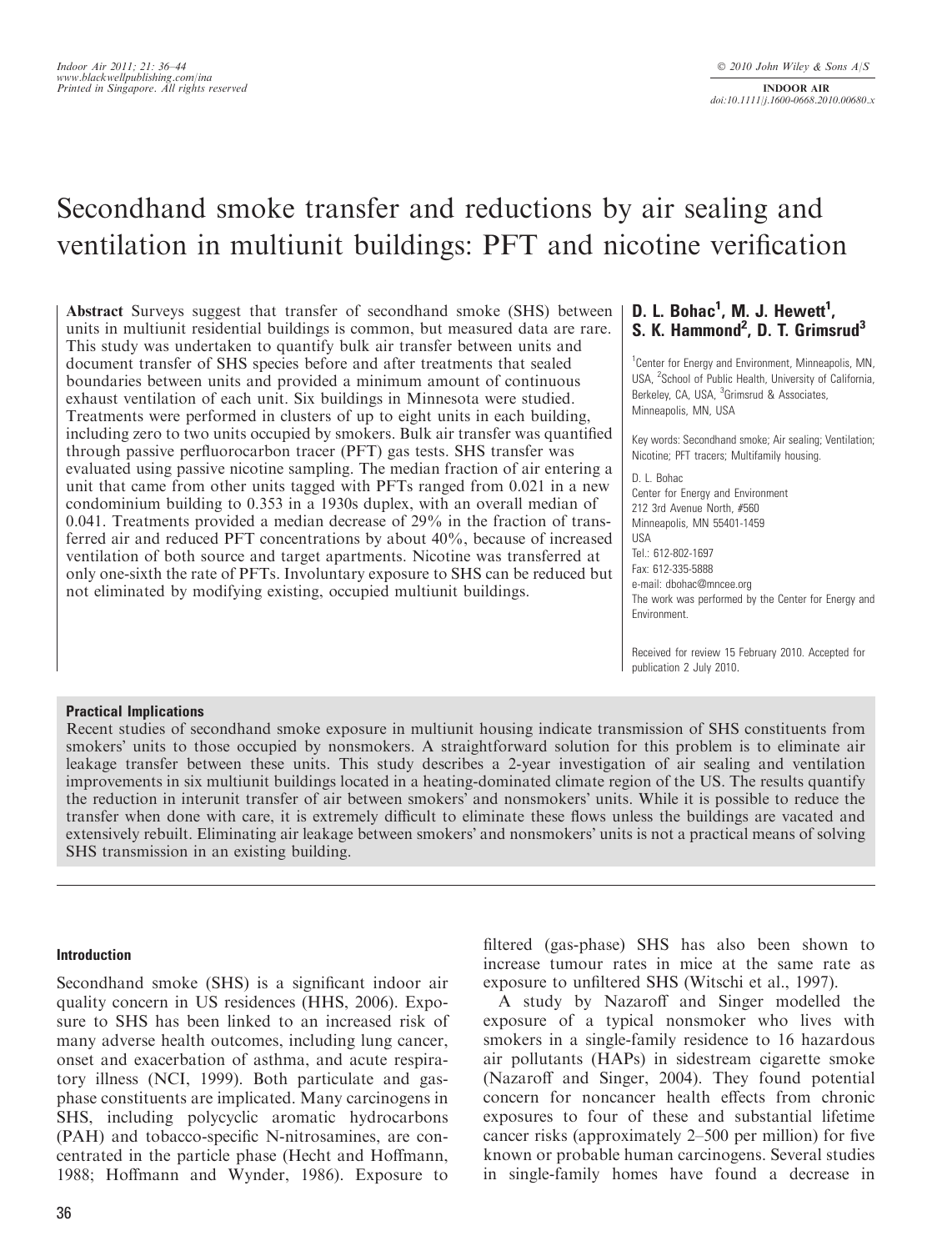concentration as SHS moves from the source to adjoining rooms in the same residence, especially for nicotine (Apte et al., 2002; Lofroth, 1993). Little work has been published on the exposure to SHS of occupants in multiunit buildings where smoking is allowed. Kraev et al. report tobacco smoke contamination in 49 units in low-income housing in Massachusetts (Kraev et al., 2009). For the 33 nonsmokers units, the average nicotine concentration was 0.21  $\mu$ g/m<sup>3</sup> and the median was 0.06  $\mu$ g/m<sup>3</sup>. The authors suggest that the transfer of SHS-contaminated air from smokers' to nonsmokers' units could be addressed through changes in building design and operation. Ghaemghami et al. investigated complaints of SHS intrusion in three apartments in Boston using shortterm, real-time measurements of ultra fine particles, respirable particles, and particle-borne PAHs (Ghaemghami et al., 2006). They observed high concentrations of particles near suspected routes of SHS intrusion.

The goal of this study is to strengthen the body of knowledge available to support adoption of smoke-free multihousing policies by quantifying non-smoking renters' exposure to SHS that migrates into their apartments from elsewhere in or around the building. Large numbers of non-smoking renters currently experience such SHS incursions, against which they have no recourse under the Minnesota Clean Indoor Air Act nor under similar legislation in most other states. In a survey of a random sample of 405 renters in multiunit buildings in Minnesota, 48% reported that, at times, tobacco smoke odours entered their current apartment from elsewhere in or around the building (3% most of the time, 7% often, 20% sometimes and 18% rarely) (Hewett et al., 2007). Thirty-seven per cent of those experiencing SHS transfer said it bothered them a lot or so much that they were thinking of moving. Households with children and households below the federal (HHS) poverty level reported significantly more frequent SHS transfer. Among owners and managers interviewed, 27% identified tobacco smoke odour as the most common source of objectionable air drifting into apartments from elsewhere in or around the building, second only to the number that identified food odours (45%). Most did not view SHS transfer as a significant factor in tenants' decisions to rent or to move. Yet 46% of renters said they would be extremely or very interested in living in a smoke-free building (63% of renters in households with no smokers and 8% of households with one or more smokers).

This article describes a systematic study of SHS transfer within multiunit buildings in Minnesota, using measurements of nicotine from smokers' units and perfluorocarbon tracers (PFTs) released by the researchers. The study also examined the effectiveness of air sealing and ventilation improvements in reducing or eliminating SHS transfer. Leakage area measurements from this study have been reported previously (Bohac et al., 2007). This article reports the nicotine and bulk air transfer measurements before and after leakage reduction and examines the effectiveness of this strategy to limit exposure for nonsmokers.

# Methods

# **Measurements**

The transfer of SHS between apartment units was characterized using two primary approaches: guardedzone pressurization tests and passive PFT methods (Bohac et al., 2007). Those approaches were supplemented by measurements of nicotine concentrations. In the first year of the study, interunit air leakage [guarded-zone tests], airflow [PFTs], and contaminant transfer [nicotine] measurements were conducted before any air sealing or ventilation treatments and after all treatments were completed. In the second year, the airflow and contaminant transfer measurements were also conducted between the air sealing work and the ventilation work so that the effect of the two treatments could be evaluated separately. For both years, the measurements were conducted during the heating season when windows were more likely to be closed.

A passive multiple PFT gas method developed by Brookhaven National Laboratory was used to provide information on 1-week average outdoor airflow rates to each unit, interunit airflow rates, and estimated SHS transport between units in the building (Dietz et al., 1986). A different type of PFT source was placed in each 'tagged' apartment and passive samplers were used to measure the average concentration of each PFT in the 'target' apartments. The measured tracer concentrations and known constant emission rates were used to solve a system of steady-state mass and flow balance equations and thereby estimate the airflow rates between each of the units and the outdoor airflow rate into each unit. This method assumes that the emission rates are constant and that each unit can be treated as a single zone with a uniform PFT concentration.

When there were more units than types of tracer gases (seven), a different type of source was placed in the smoker's unit and each surrounding unit. The additional tracer sources were placed in a unit one floor up or down from the smoker's unit to better track the expected stack effect that occurs in Minnesota's winter climate. Samplers were placed in each of these and any remaining test units to track the movement of the tracer gases. In this situation, air entering from another unit that did not have a PFT emitter would have been modelled as 'outdoor' air. This resulted in an underestimation of interunit flow rates for units that were on the outer edge of the cluster of tagged apartments.

PFT permeation-limited sources were prepared at the Tracer Technology Center at Brookhaven National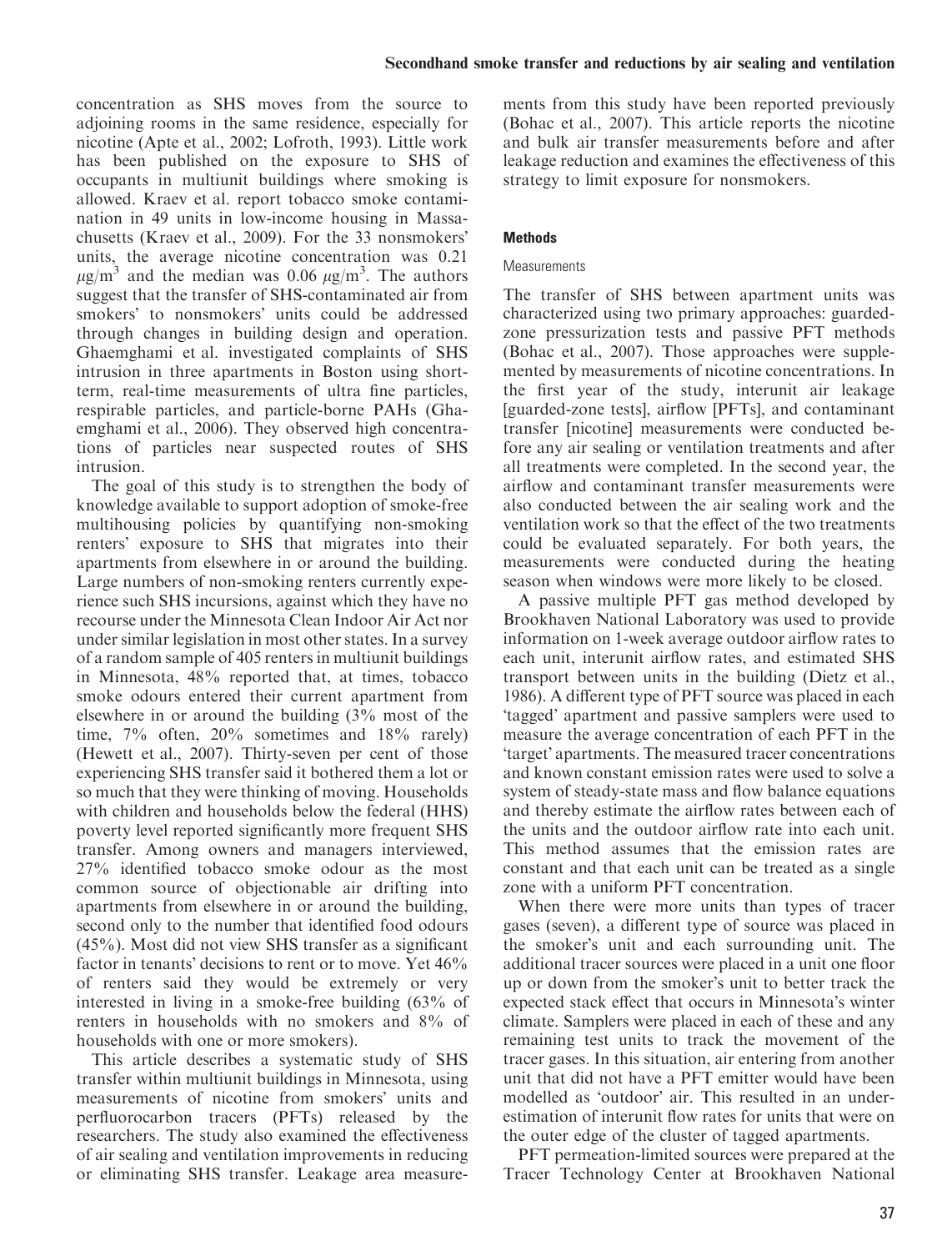# Bohac et al.

Laboratory and shipped with capillary adsorption tube samplers (CATS) to the CEE staff. Temperature data loggers were installed in each unit in conjunction with the tracer sources to monitor local temperatures, which affect the emission rates of the sources. Two sources and two CATS were typically installed in each apartment. The sum of the emission rates and the average of the CATS concentrations were used in the airflow rate calculations. After monitoring for 1 week, the samplers were capped and shipped back to BNL for analysis. Uncertainties in flow rates (including uncertainties in source emission rates and analysis of adsorbed PFTs) varied between 10% and 15% in the results received from BNL.

It is important to note that the passive tracer airflow calculation technique used in the PFT analysis systematically under-predicts the actual flow of outdoor air into the zone (Sherman, 1989). Ventilation rates computed by this technique are sometimes referred to as 'effective' ventilation rates. Fortunately, the PFT method provides an appropriate ventilation rate to couple a constant pollutant source rate with the resulting concentration in the zone. Thus, the PFT method is well suited to the objectives of this study.

The PFT method was also used to model SHS transfer between units. Recent studies have shown that more volatile SHS constituents (e.g. acetaldehyde, acrolein, acrylonitrile, benzene, 1,3-butadiene, and formaldehyde) have low levels of sorption and can be modelled by a nonsorbing tracer gas (Singer et al., 2002, 2003). These studies also show that the sorption of lower volatility HAPs (e.g. cresols, naphthalene, and polycyclic aromatic hydrocarbons) and nicotine is significant and must be considered when monitoring or modelling those constituents. Lower volatility SHS markers tend to underestimate the exposure to more volatile and particulate constituents (Apte et al., 2002; Lofroth, 1993). For example, nicotine measurements have been shown to underestimate by a factor of 2–8 the SHS particle transport from a smoker's room to a child's bedroom in single-family homes (Apte et al., 2002). As all of the constituents identified by Nazaroff and Singer as being of 'particular concern as contributors to health risk from chronic, residential SHS exposure' were more volatile components of SHS, tracer gas measurements likely provide good exposure estimates for some of the more hazardous SHS constituents but likely overestimate levels of less volatile constituents, unless their sorption characteristics are considered (Nazaroff and Singer, 2004).

Nicotine measurements were conducted in a sample of the units to provide a direct measurement of the transfer of SHS constituents. Nicotine is often used as a marker for SHS because there are accurate methods for measuring the levels produced by smoking in indoor areas, and SHS is typically the only significant source of nicotine in indoor air. The passive monitors used to

monitor nicotine rely on a known rate of passive diffusion into a treated filter medium housed in a 38 – mm-diameter plastic container. The exposed samplers were returned to the measurement laboratory where the nicotine was subsequently extracted and measured by gas chromatography (Hammond and Leaderer, 1987). Two nicotine samplers were installed in all units, where a smoker lived and in units immediately beside or above/below the smoker's unit. A single sampler was placed in the remaining test units. The nicotine samplers were exposed over the same period and placed in the same locations as the PFT samplers. The limit of detection for the 1-week sample periods for the passive nicotine sampler was approximately 0.07  $\mu$ g/m<sup>3</sup> with an uncertainty of  $\pm 10\%$  for concentrations greater than 0.15  $\mu$ g/m<sup>3</sup> and an uncertainty of  $\pm$  50% for concentrations below 0.15  $\mu$ g/m<sup>3</sup> (Apte et al., 2002).

## Building treatments

Two treatments were used to reduce SHS concentrations in nonsmokers' units:

- Sealing leakage paths between units reduced the transfer of SHS from the smokers' units to the nonsmokers' units.
- Ventilation was improved.
- Ventilation systems in the smoker's unit were installed or upgraded to help dilute the SHS generated in those units.
- Ventilation systems in the nonsmokers' units were installed or upgraded to help dilute the SHS transferred to those units.
- Ventilation flows were balanced so that the ventilation system did not cause air to be drawn from one unit to another.

Single-family exterior envelope air leakage diagnostics and sealing methods were adapted to address interunit leakage. Air leaks were identified by a combination of visual inspections, infrared camera inspections, and the release of chemical smoke near suspected leakage sites while units were pressurized or depressurized with a blower door. Between 4 and 5 h were spent sealing each unit in the 8-Plex and 12-Plex. Sealing time was increased to 7–10 hours per unit for the three buildings in the second year of the study. Twenty-four hours per unit were spent treating the more extensive leaks in the Duplex. During the second year of the study, duct leakage to a ceiling truss area was identified as a likely source of air transfer between units in the 4 storey building. An aerosol sealing process was used to achieve an 86% average reduction in duct leakage (Conant et al., 2004). For all buildings combined, the median reduction in total unit air leakage was 18%.

The design guideline for the ventilation systems was to achieve a continuous exhaust flow of  $42 \text{ m}^3\text{/h}$  or greater in each unit and an  $8 \text{ m}^3$ /h or less difference in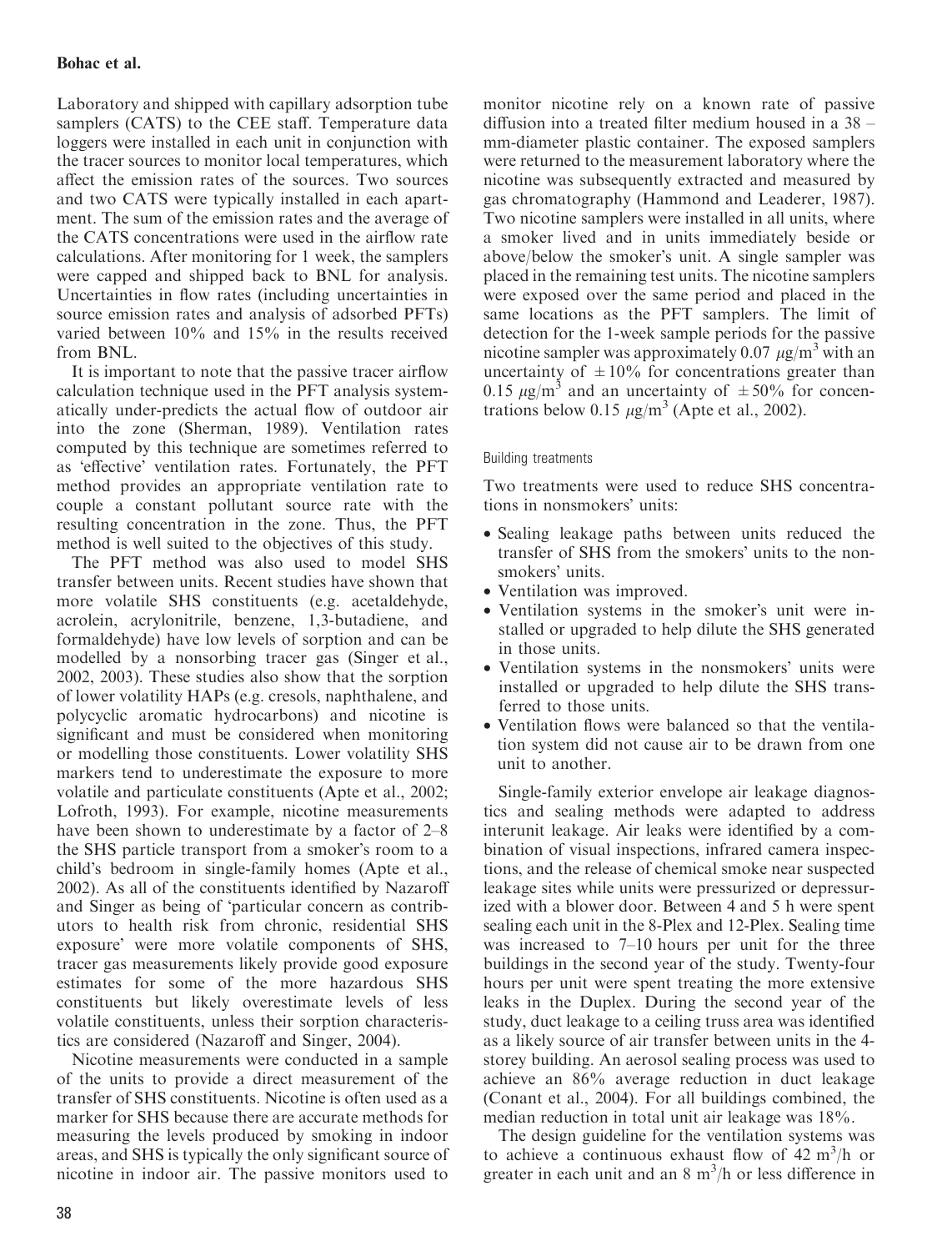the flow rate of adjoining units. These systems were intended to augment natural air infiltration into the units and assure a moderate level of ventilation in warmer weather. In some buildings, the ventilation work consisted of new multipoint exhaust systems and in others it entailed replacement of existing bathroom ceiling exhaust fans with quieter fans rated for continuous operation. For the 11-storey building with central exhaust, a combination of duct sealing, removing duct restrictions and installing constant air regulators were required to produce a near uniform exhaust flow rate from the units. Only 23% of the units met ASHRAE 62-2001 ventilation requirements before treatment, while 60% met this standard after ventilation work.

## Test buildings

Tests were conducted on a convenience sample of six multiunit buildings representative of those most commonly found in Minnesota. Census data and renter survey results were used to identify key criteria for the six test buildings. Buildings were screened for number of units, age, number of storeys, heating system type, and presence of bathroom/kitchen exhaust fans. To allow a better comparison between tracer gas and nicotine measurements, where possible, tests were conducted in buildings that had smokers in a single unit or in a unit that was separated from other units with smokers by one or more units.

The three buildings tested in the first year had 2– 19 units, two or three storeys, central hydronic heat, and recirculating or no kitchen fans. They were also built in 1970 or earlier and were of frame construction (see Table 1). Two of the buildings had intermittently operated bathroom ceiling exhaust fans and one had a central exhaust system.

During the second year of the study, the emphasis shifted to larger buildings and buildings in which air sealing might be more effective. Experience from the first year of the study indicated that it is often difficult to

| Table 1 Characteristics of the six test buildings |
|---------------------------------------------------|
|---------------------------------------------------|

reduce the interunit air leakage of existing, occupied units. Air sealing at the time of construction or renovation is expected to be more effective and less expensive. One of the second-year buildings (designated '11 storey') was selected because it was similar to large public housing buildings which are renovated more frequently than privately owned buildings. The other two buildings were selected to be representative of newer construction. Buildings were occupied during the tests. Occupants kept logs with records of number of cigarettes smoked and times windows were open (the average indoor– outdoor temperature difference during monitoring was  $21 \pm 7$  °C so window opening was not common).

## **Results**

## Pretreatment airflow and leakage

Tracer gas measurements confirmed that airflow between units in apartment buildings can be significant. Before treatments, each of the six buildings had at least one unit where the fraction of transferred air (airflow from other tagged units/ total air entering the unit) was greater than 0.1 (Table 2: inter/total  $> 0.1$ ). The units on the upper floors of the buildings received a greater fraction of their air from other units. For example, in the 12-Plex the fraction of air transferred from other units was 0.012 and 0.022 for the two monitored units on the first floor and 0.182 and 0.260 for the two units on the third floor. For all six buildings combined, the median fraction of inter-unit flow was 0.02 for the units on the lowest floor, 0.05 for those on the middle floors, and 0.16 for those on the upper floors. This trend is because of the thermal stack effect that causes air to enter through leakage paths near the bottom of the building, rise through the building and exit through leakage paths near the top of the building during the heating season. The median fraction of interunit airflow within buildings ranged from 0.021 for the new four storey condominium to 0.353 for the 1930s

|                         | First-year buildings     |                     |                     | Second-year buildings   |                          |                          |  |
|-------------------------|--------------------------|---------------------|---------------------|-------------------------|--------------------------|--------------------------|--|
| Characteristic          | Duplex                   | 8-Plex              | 12-Plex             | 138 Unit                | 11 Storey                | 4 Storey                 |  |
| $#$ of units            | 2                        | 8                   | 12                  | 138                     | 178                      | 38                       |  |
| # tested/treated        | 2/2                      | 8/8                 | 6/6                 | 8/14                    | 7/12                     | 7/7                      |  |
| # Storeys               | $\overline{\phantom{a}}$ | 2                   | 3                   | 3                       | 11                       | 4                        |  |
| Const. year             | Mid-1930                 | 1970                | 1964                | 1999                    | 1982                     | 2001                     |  |
| Type                    | Apartment                | Condo               | Apartment           | Apartment               | Condo.                   | Condo/Comm. <sup>a</sup> |  |
| Ext. cladding           | Stucco                   | <b>Brick</b>        | Stucco/Brick        | Stucco/Brick            | <b>Brick</b>             | Stucco                   |  |
| Floor construction      | $2 \times 10$ frame      | $2 \times 10$ frame | $2 \times 10$ frame | Poured concrete         | Poured concrete          | Open truss               |  |
| Heating system          | Central hydronic         | Central hydronic    | Central hydronic    | Forced air furnaces     | Central hydronic         | Forced air furnaces      |  |
| Cooling system          | Window AC units          | Thru-wall AC units  | Thru-wall AC units  | Individual ducted units | Central hydronic         | Individual ducted units  |  |
| Bath fan(s)             | Ceiling on/off           | Continuous roof     | Ceiling on/off      | Ceiling on/off          | Continuous roof          | Ceiling on/off           |  |
| Kitchen fan             | Recirculating hood       | Recirculating hood  | Recirculating hood  | Recirculating hood      | Exhaust hood, continuous | Exhaust hood, on/off     |  |
| Common area ventilation | None                     | <b>None</b>         | None                | Corridor supply/return  | Corridor supply/return   | Corridor supply/return   |  |

<sup>a</sup>First floor has retail space and upper three floors are condominiums.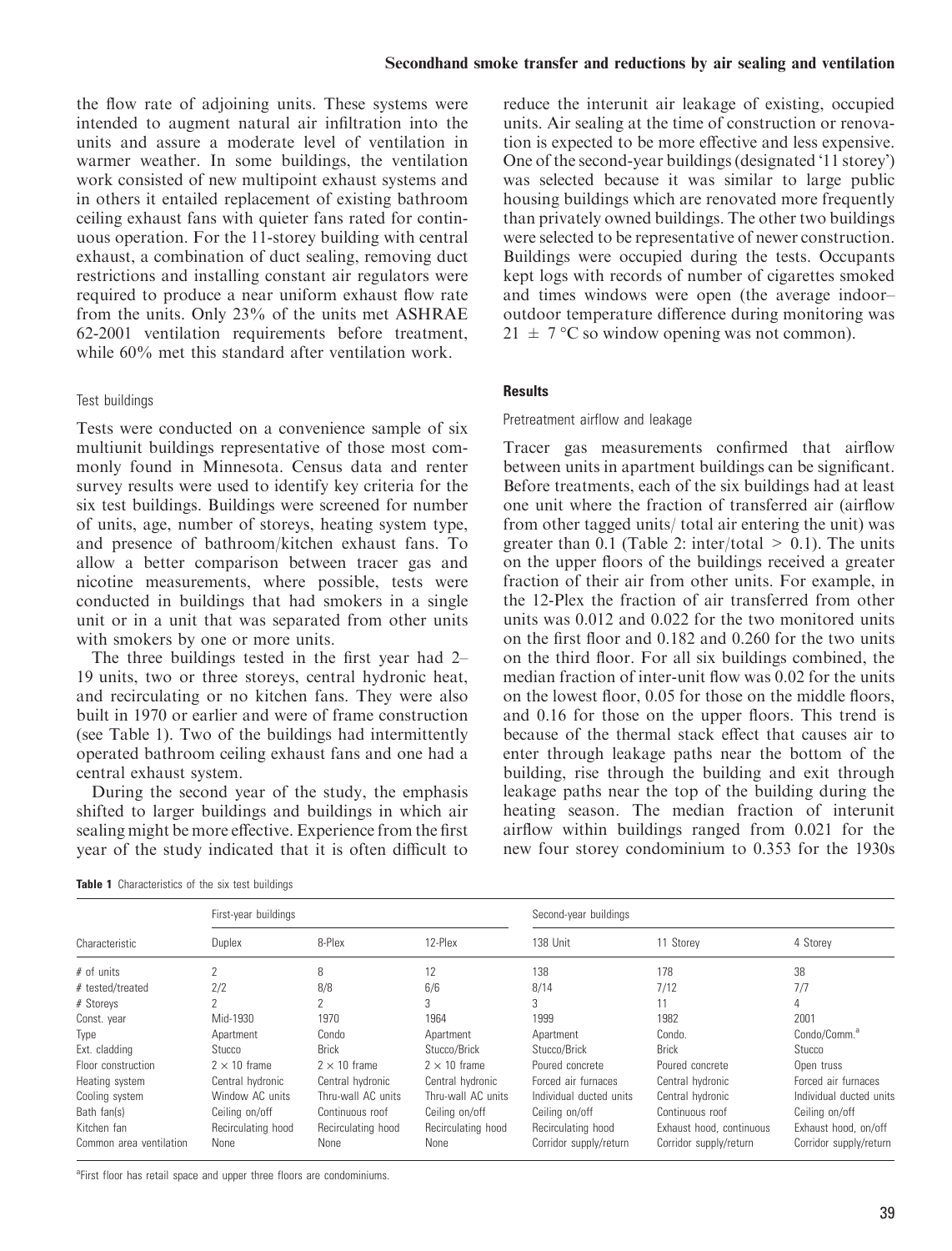Table 2 Inter unit and total flows (1-week averages) measured before and after air sealing and ventilation improvements were made in the six buildings. A statistical summary of each category is presented as the final entry in the table

|                    |                |                | Pre                     |                    |                  | Post                    |                    |                  | Change (Post-Pre)       |                    |                  |                           |
|--------------------|----------------|----------------|-------------------------|--------------------|------------------|-------------------------|--------------------|------------------|-------------------------|--------------------|------------------|---------------------------|
|                    | Unit           | Floor          | Inter unit<br>$(m^3/h)$ | Total<br>$(m^3/h)$ | Inter unit/total | Inter unit<br>$(m^3/h)$ | Total<br>$(m^3/h)$ | Inter unit/total | Inter unit<br>$(m^3/h)$ | Total<br>$(m^3/h)$ | Inter unit/total | Relative reduction<br>(%) |
| Duplex             | Lower          | 1              | 4.8                     | 78.0               | 0.060            | 20.0                    | 106.0              | 0.189            | 15.2                    | 28.0               | 0.129            | 214%                      |
|                    | Upper          | $\mathbf{2}$   | 38.4                    | 59.5               | 0.646            | 30.8                    | 90.0               | 0.342            | $-7.6$                  | 30.5               | $-0.304$         | $-47%$                    |
| 8-plex             | 1              | 1              | 0.8                     | 46.2               | 0.017            | 9.3                     | 121.0              | 0.077            | 8.5                     | 74.8               | 0.060            | 344%                      |
|                    | $\mathbf{2}$   | $\mathbf{1}$   | 0.3                     | 36.9               | 0.008            | 5.1                     | 94.1               | 0.054            | 4.8                     | 57.2               | 0.046            | 575%                      |
|                    | 3              | $\mathbf{1}$   | 0.5                     | 32.1               | 0.016            | 6.6                     | 82.9               | 0.080            | 6.1                     | 50.8               | 0.064            | 411%                      |
|                    | $\overline{4}$ | 1              | 3.6                     | 93.8               | 0.038            | 3.6                     | 137.0              | 0.026            | $0.0\,$                 | 43.2               | $-0.011$         | $-29%$                    |
|                    | $\overline{7}$ | $\overline{2}$ | 14.4                    | 97.4               | 0.148            | 12.7                    | 94.1               | 0.135            | $-1.7$                  | $-3.3$             | $-0.013$         | $-9%$                     |
|                    | 8              | $\overline{2}$ | 31.8                    | 131.0              | 0.243            | 31.6                    | 75.6               | 0.418            | $-0.2$                  | $-55.4$            | 0.175            | 72%                       |
| 12-plex            | $\overline{2}$ | $\mathbf{1}$   | 0.8                     | 66.8               | 0.012            | 10.9                    | 120.0              | 0.091            | 10.1                    | 53.2               | 0.079            | 660%                      |
|                    | $\overline{4}$ | $\mathbf{1}$   | 1.4                     | 63.4               | 0.022            | 11.7                    | 115.0              | 0.102            | 10.3                    | 51.6               | 0.080            | 362%                      |
|                    | 6              | $\mathbf{2}$   | 4.8                     | 54.2               | 0.089            | 19.5                    | 158.0              | 0.123            | 14.7                    | 103.8              | 0.034            | 39%                       |
|                    | 8              | $\overline{2}$ | 7.1                     | 46.7               | 0.152            | 12.4                    | 109.0              | 0.114            | 5.3                     | 62.3               | $-0.038$         | $-25%$                    |
|                    | 10             | 3              | 28.4                    | 156.0              | 0.182            | 55.2                    | 322.0              | 0.172            | 26.8                    | 166.0              | $-0.010$         | $-6%$                     |
|                    | 12             | 3              | 38.7                    | 149.0              | 0.260            | 47.6                    | 286.0              | 0.166            | 8.9                     | 137.0              | $-0.094$         | $-36%$                    |
| 138-unit           | 122            | $\mathbf{1}$   | 1.0                     | 80.9               | 0.012            | 0.8                     | 71.9               | 0.011            | $-0.2$                  | $-9.0$             | $-0.001$         | $-10%$                    |
|                    | 123            | 1              | 2.2                     | 53.9               | 0.041            | 1.4                     | 91.7               | 0.015            | $-0.8$                  | 37.8               | $-0.026$         | $-63%$                    |
|                    | Guest          | $\mathbf{1}$   | 1.0                     | 56.7               | 0.018            | 0.8                     | 80.7               | 0.010            | $-0.2$                  | 24.0               | $-0.008$         | $-44%$                    |
|                    | 222            | $\mathbf{2}$   | 7.8                     | 38.6               | 0.202            | 5.9                     | 76.3               | 0.077            | $-1.9$                  | 37.7               | $-0.125$         | $-62%$                    |
|                    | 223            | $\mathbf{2}$   | 7.6                     | 52.2               | 0.146            | 7.1                     | 67.6               | 0.105            | $-0.5$                  | 15.4               | $-0.041$         | $-28%$                    |
|                    | 224            | $\overline{2}$ | 3.6                     | 34.2               | 0.105            | 0.8                     | 63.9               | 0.013            | $-2.8$                  | 29.7               | $-0.093$         | $-88%$                    |
|                    | 323            | 3              | 8.3                     | 33.6               | 0.247            | 8.2                     | 61.3               | 0.134            | $-0.1$                  | 27.7               | $-0.113$         | $-46%$                    |
| 11-storey          | 312            | 3              | 1.0                     | 63.0               | 0.016            | 0.8                     | 89.5               | 0.009            | $-0.2$                  | 26.5               | $-0.007$         | $-43%$                    |
|                    | 314            | 3              | 1.2                     | 55.9               | 0.021            | 0.3                     | 211.0              | 0.001            | $-0.9$                  | 155.1              | $-0.020$         | $-95%$                    |
|                    | 410            | 4              | 7.3                     | 141.0              | 0.052            | 1.0                     | 183.0              | 0.005            | $-6.3$                  | 42.0               | $-0.047$         | $-90%$                    |
|                    | 412            | $\overline{4}$ | 2.5                     | 49.4               | 0.051            | 1.9                     | 91.7               | 0.021            | $-0.6$                  | 42.3               | $-0.030$         | $-59%$                    |
|                    | 414            | 4              | 1.5                     | 68.8               | 0.022            | 1.2                     | 118.0              | 0.010            | $-0.3$                  | 49.2               | $-0.012$         | $-54%$                    |
|                    | 512            | 5              | 4.2                     | 35.0               | 0.120            | 1.4                     | 92.8               | 0.015            | $-2.8$                  | 57.8               | $-0.105$         | $-88%$                    |
|                    | 514            | 5              | 1.5                     | 42.5               | 0.035            | 0.7                     | 143.0              | 0.005            | $-0.8$                  | 100.5              | $-0.030$         | $-86%$                    |
| 4-storey           | 301            | 3              | 1.0                     | 63.0               | 0.016            | 0.8                     | 89.5               | 0.009            | $-0.2$                  | 26.5               | $-0.007$         | $-43%$                    |
|                    | 302            | 3              | 0.7                     | 105.0              | 0.007            | 1.7                     | 83.1               | 0.020            | 1.0                     | $-21.9$            | 0.013            | 200%                      |
|                    | 305            | 3              | 0.3                     | 50.5               | 0.006            | 2.0                     | 152.0              | 0.013            | 1.7                     | 101.5              | 0.007            | 119%                      |
|                    | 401            | 4              | 5.1                     | 49.4               | 0.103            | 2.7                     | 40.1               | 0.067            | $-2.4$                  | $-9.3$             | $-0.036$         | $-35%$                    |
|                    | 403            | 4              | 2.0                     | 94.0               | 0.021            | 2.5                     | 73.9               | 0.034            | 0.5                     | $-20.1$            | 0.013            | 60%                       |
|                    | 404            | 4              | 6.5                     | 83.6               | 0.078            | 4.6                     | 73.6               | 0.063            | $-1.9$                  | $-10.0$            | $-0.015$         | $-19%$                    |
|                    | 405            | $\overline{4}$ | 1.9                     | 90.6               | 0.021            | 0.2                     | 115.0              | 0.002            | $-1.7$                  | 24.4               | $-0.019$         | $-90%$                    |
|                    | 10%            |                | 0.7                     | 35.8               | 0.012            | 0.8                     | 69.3               | 0.007            | $-2.6$                  | $-9.7$             | $-0.100$         | $-88%$                    |
| Summary statistics | 25%            |                | 1.0                     | 48.1               | 0.017            | 1.1                     | 78.5               | 0.012            | $- -1.3$                | 24.2               | $-0.037$         | $-56%$                    |
|                    | 50%            |                | 2.5                     | 59.5               | 0.041            | 3.6                     | 92.8               | 0.054            | $-0.2$                  | 37.8               | $-0.012$         | $-29%$                    |
|                    | 75%            |                | 7.2                     | 87.1               | 0.133            | 11.3                    | 120.5              | 0.110            | 5.1                     | 57.5               | 0.013            | 66%                       |
|                    | 90%            |                | 22.8                    | 120.6              | 0.226            | 26.5                    | 173.0              | 0.170            | 10.2                    | 102.9              | 0.073            | 355%                      |
|                    | Average        |                | 7.0                     | 70.1               | 0.092            | 9.3                     | 113.7              | 0.078            | 2.3                     | 43.6               | $-0.014$         | 53%                       |

up/down duplex. The median fraction for all of the units was 0.041 (see Table 2). The newer buildings tended to have a lower fraction of interunit airflow. However, even in the 138-unit building (built in 1999), two of the seven monitored units had a fraction of transferred air  $> 0.2$ .

## Post-treatment airflow

For three of the six buildings (duplex, 138 unit, and 11 storey), the median reduction of the fraction of interunit flow achieved by the treatments was 0.03 or greater. Overall, the fraction of interunit flow decreased by a median reduction of 29% (see Table 2). In general, the fractions decreased for units on the upper floors and increased slightly for units on the lower floors (Figure 1). This suggests that the air sealing helped reduce interunit airflow because of the thermal stack effect, but providing properly balanced, continuous exhaust ventilation may have increased airflow from other units into the lower level units. One reason this occurred is that the buildings with continuous, roof exhaust ventilation (8-Plex and 11 storey) tended to have lower flow rates to the units on the lower floors. So balancing the exhaust between units reversed an imbalance that had been causing more air to move from lower to upper flow units.

The fraction of interunit flow was reduced for 24 of the 35 monitored units. Six of the units with an increase were on the lowest level of the building (marked by shaded numbers in Table 2). The increase in interunit flow for four of the other five units was less than or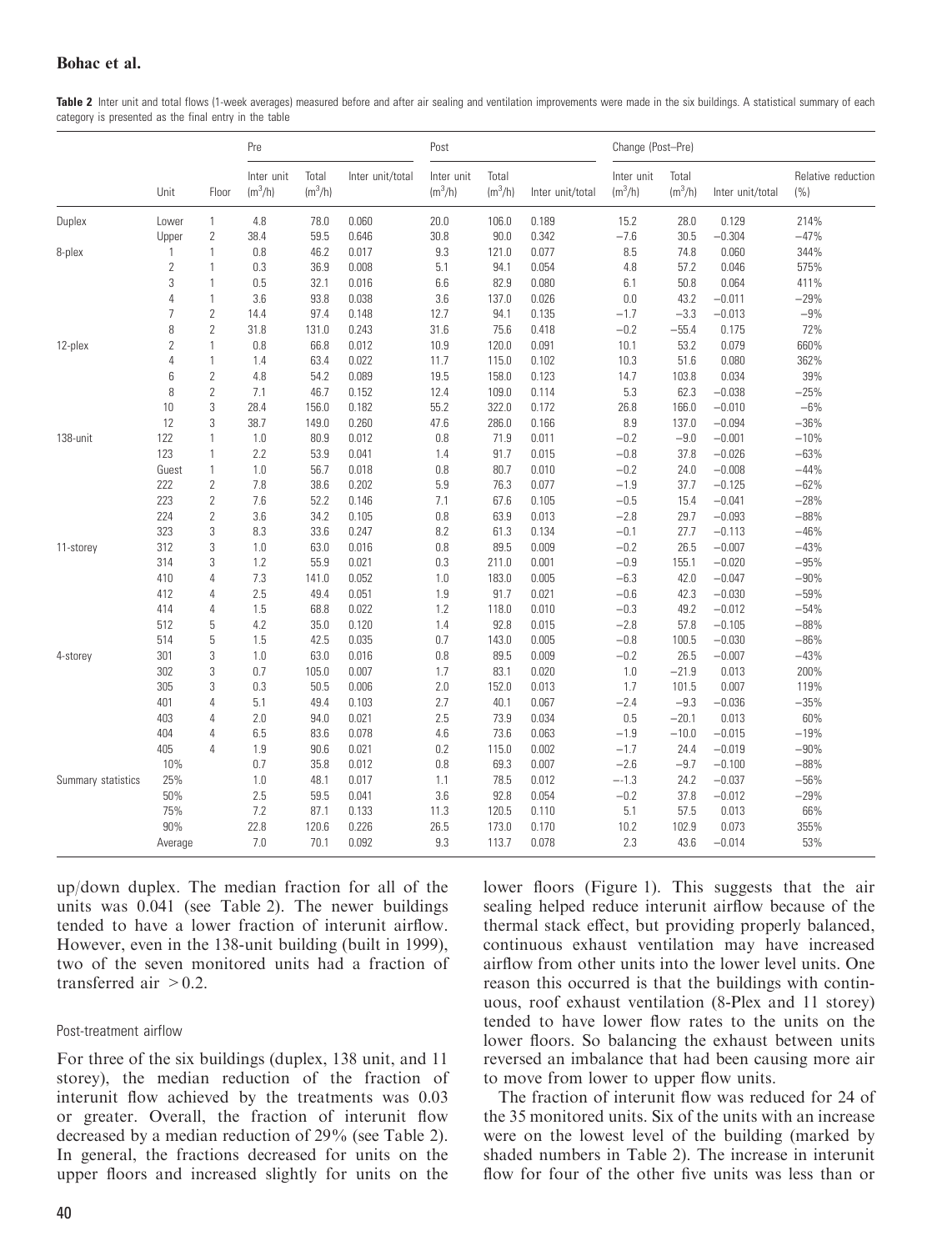

Fig. 1 Airflow from adjacent units as a percentage of total flow into unit. This figure is a summary of measured results from the six buildings collected into a single figure. The data displayed to the left of the vertical dotted line portion shows results from the three buildings treated in the first year of the study; the right-hand portion shows results from the second year. The ratios shown in the figure are 1-week averages. Both the 138 unit and 11-storey show results before, after sealing, and after ventilation improvements in the buildings

equal to 2  $\text{m}^3/\text{h}$ . Measurements of change in two of the buildings from the second year of the study (138 unit and 11 storey) showed reductions in the interunit fraction for each unit studied. The median relative reduction for these two buildings was 55%. The median total airflow for all units studied increased by 56% (59.5–92.8 m<sup>3</sup>/h).

The ratio of the PFT concentration in the nonsmoker's unit to the rate of release of that PFT in the smoker's unit quantifies the effect of restricted air transfer, ventilation in the nonsmoker's unit, and ventilation in the smoker's unit. Thus, it provides an estimate of the SHS levels to which occupants of the nonsmoker's unit are exposed for a given source strength (e.g., smoking rate) in the smoker's unit. This ratio can be evaluated before and after treatment as another measure of treatment impacts. For these six buildings, such an analysis showed that the air sealing and ventilation treatments together reduced the contaminant concentrations in nonsmokers units by a median of 29%. For the two buildings in the second year of the study where air sealing and comprehensive ventilation improvements were evaluated separately, sealing achieved an average reduction of 31% and the combination of sealing and ventilation a reduction of 78%.

#### SHS measurements

Passive nicotine samplers were deployed for the same period as the PFT system in each building where there was a smoker in at least one of the test units. For the three units in the 8-Plex, 138 unit, and 11-storey buildings where there was heavy smoking, nicotine levels ranged from 7.8 to 40  $\mu$ g/m<sup>3</sup>. Nicotine concentrations in nonsmokers' units were very low, with median values ranging from 0.0 (  $\leq$  LOD) to 0.4  $\mu$ g/m<sup>3</sup> (see Table 3). As these are 1-week averages and smoking is intermittent, peak values would have been considerably higher.

Comparison of concentrations in the smokers' and nonsmokers' units for the three buildings with heavy smokers indicated that only 13% of nonsmokers' units had nicotine concentrations that were greater than  $1\%$ of that in the smoker's unit. Nicotine concentrations were above the LOD for  $28\%$  of the nonsmokers' units.

**Table 3** Summary of 1-week average nicotine concentration  $(\mu g/m^3)$  for smoker and nonsmoker units

|                 |             |          |          | Nonsmoker's units |        |         |  |
|-----------------|-------------|----------|----------|-------------------|--------|---------|--|
| <b>Building</b> | Period      | Smoker 1 | Smoker 2 | Minimum           | Median | Maximum |  |
| 8-Plex          | Pre         | 26.3     | 2.2      | 0.1               | 0.1    | 0.1     |  |
| 8-Plex          | Post        | 40.2     | 0.9      | 0.2               | 0.4    | 0.7     |  |
| 12-Plex         | Pre         | 1.1      | 0.5      | 0.1               | 0.2    | 0.3     |  |
| 12-Plex         | Post        | 1.5      | 0.1      | 0.1               | 0.1    | 0.6     |  |
| 138 Unit        | Pre         | 27.5     | 0.0      | 0.0               | 0.1    | 0.2     |  |
| 138 Unit        | After Seal  | 18.9     | 0.0      | 0.0               | 0.1    | 0.5     |  |
| 138 Unit        | Ventilation | 14.8     | 0.0      | 0.0               | 0.0    | 0.1     |  |
| 11 Storey       | Pre         | 12.9     | 5.6      | 0.0               | 0.0    | 0.1     |  |
| 11 Storey       | After Seal  | 12.2     | 4.8      | 0.0               | 0.0    | 0.1     |  |
| 11 Storey       | Ventilation | 7.8      | 1.4      | 0.0               | 0.1    | 1.2     |  |
| 4 Storey        | Pre         | 0.0      | 0.0      | 0.0               | 0.1    | 0.2     |  |
| 4 Storey        | Post        | 0.0      | 0.0      | 0.0               | 0.0    | 0.1     |  |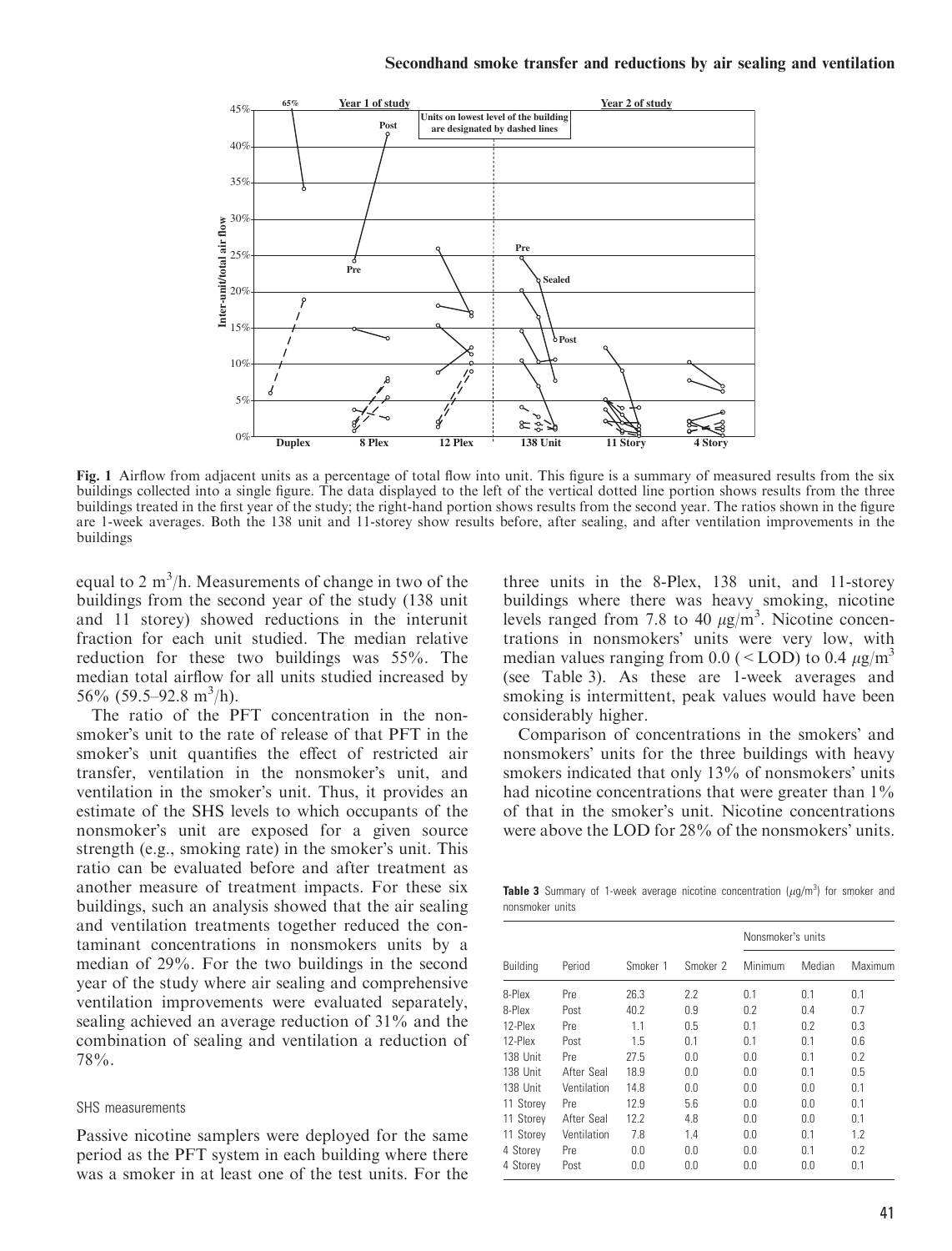

Fig. 2 Perfluorocarbon tracer (PFT) and nicotine concentrations in other units as a percentage of concentration in smoker's unit: 138 unit. The PFT source was placed in apt 123 which was occupied by a heavy smoker. This unit is adjacent to #122, directly below #223 and two floors below #323. The ratios shown are 1-week averages

If nicotine transferred at the same rate as the PFT gases, the ratio of the nicotine concentration in a nonsmoker's unit to the nicotine concentration in the smoker's unit would be the same as the concentration ratio in these two units for the PFT gas released in the smoker's unit. These ratios were analysed for the 8-Plex and 138 unit, where there was one unit with heavy smoking (Figure 2). The nicotine ratios were almost always considerably lower than the PFT ratio, as expected because of the strong sorption of nicotine. Overall, the PFT transfer rate ranges from 2 to 11 times greater than the nicotine transfer rate, with a median value 6 times greater (Table 4).

#### **Discussion**

Air leakage tests showed that the pre-existing total and interunit leakage was larger for the older buildings tested in the first year and that the units would not meet established standards. The Leadership in Energy and Environmental Design (LEED®) Green Rating System for New Construction and Major Renovations requirement for environmental tobacco smoke (ETS) control of residential buildings where smoking is allowed specifies that the equivalent leakage area of each unit must be less than  $0.19 \text{ cm}^2 \text{ per } 9.29 \text{ m}^2 \text{ of }$ floor, ceiling, and wall area (LEED-NC, 2009). None of the units in the older buildings tested in the first year of the project met this requirement. However, 88% of the units in the newer 138-unit building and 86% of the units in the 20-year-old 11-storey building met this standard. For these buildings, no special air sealing efforts were made during construction, but it is possible that the fire code sealing requirements led to the tighter units. While a high fraction of these newer units met Table 4 Comparison of nicotine and perfluorocarbon tracer (PFT) transfer for the PFT that was released in the smoker's unit (1-week averages)

|                 |       |        | Nicotine                             |                                       | PFT                    |                   |                  |
|-----------------|-------|--------|--------------------------------------|---------------------------------------|------------------------|-------------------|------------------|
| <b>Building</b> | Unit  | Period | Smoker<br>(S) $\mu$ g/m <sup>3</sup> | NonSmk<br>(NS) $\mu$ g/m <sup>3</sup> | Ratio<br>$(NS)$ $(\%)$ | Ratio<br>(NS) (%) | PFT/<br>nicotine |
| 8-Plex          | 5     | Pre    | 26.3                                 | 0.12                                  | 0.46                   | 3.33              | 7.2              |
| 8-Plex          | 5     | Post   | 40.2                                 | 0.35                                  | 0.87                   | 8.45              | 9.7              |
| 8-Plex          | 7     | Post   | 40.2                                 | 0.21                                  | 0.52                   | 5.57              | 10.6             |
| 8-Plex          | 8     | Post   | 40.2                                 | 0.66                                  | 1.64                   | 5.92              | 3.6              |
| 138 Unit        | Guest | Pre    | 27.5                                 | 0.11                                  | 0.41                   | 1.81              | 4.4              |
| 138 Unit        | 222   | Pre    | 27.5                                 | 0.23                                  | 0.82                   | 1.70              | 2.1              |
| 138 Unit        | 122   | AS     | 18.9                                 | 0.48                                  | 2.52                   | 0.60              | 0.2 <sup>a</sup> |
| 138 Unit        | 223   | AS     | 18.9                                 | 0.14                                  | 0.75                   | 5.94              | 7.9              |
| 138 Unit        | 222   | Post   | 14.8                                 | 0.11                                  | 0.72                   | 1.42              | $\overline{2}$   |
|                 |       |        |                                      | Min                                   | 0.41                   | 0.60              | 2                |
|                 |       |        |                                      | Median                                | 0.75                   | 3.33              | 5.8              |
|                 |       |        |                                      | Average                               | 0.97                   | 3.86              | 5.9              |
|                 |       |        |                                      | Max                                   | 2.52                   | 8.45              | 10.6             |

<sup>a</sup>Possibly because of smoking in unit or erroneous nicotine measurement, value not included in summary statistics.

the LEED $<sup>®</sup>$  requirement, there were still SHS com-</sup> plaints in each building.

This study explores the practicality of reducing exposure to SHS for nonsmokers in smoking-permitted multiunit dwellings. Ghamghami et al. and Kraev et al. have recently documented transfer of SHS to non-smoking apartments in multifamily buildings in the Boston area (Ghaemghami et al., 2006; Kraev et al., 2009). As the Surgeon's General report states that there is no safe level of exposure to SHS and even brief exposure can affect both children and adults' (HHS, 2006), the policy issue of safety for nonsmokers in multiunit housing is an important one. Two potential solutions would be: (A) ban smoking in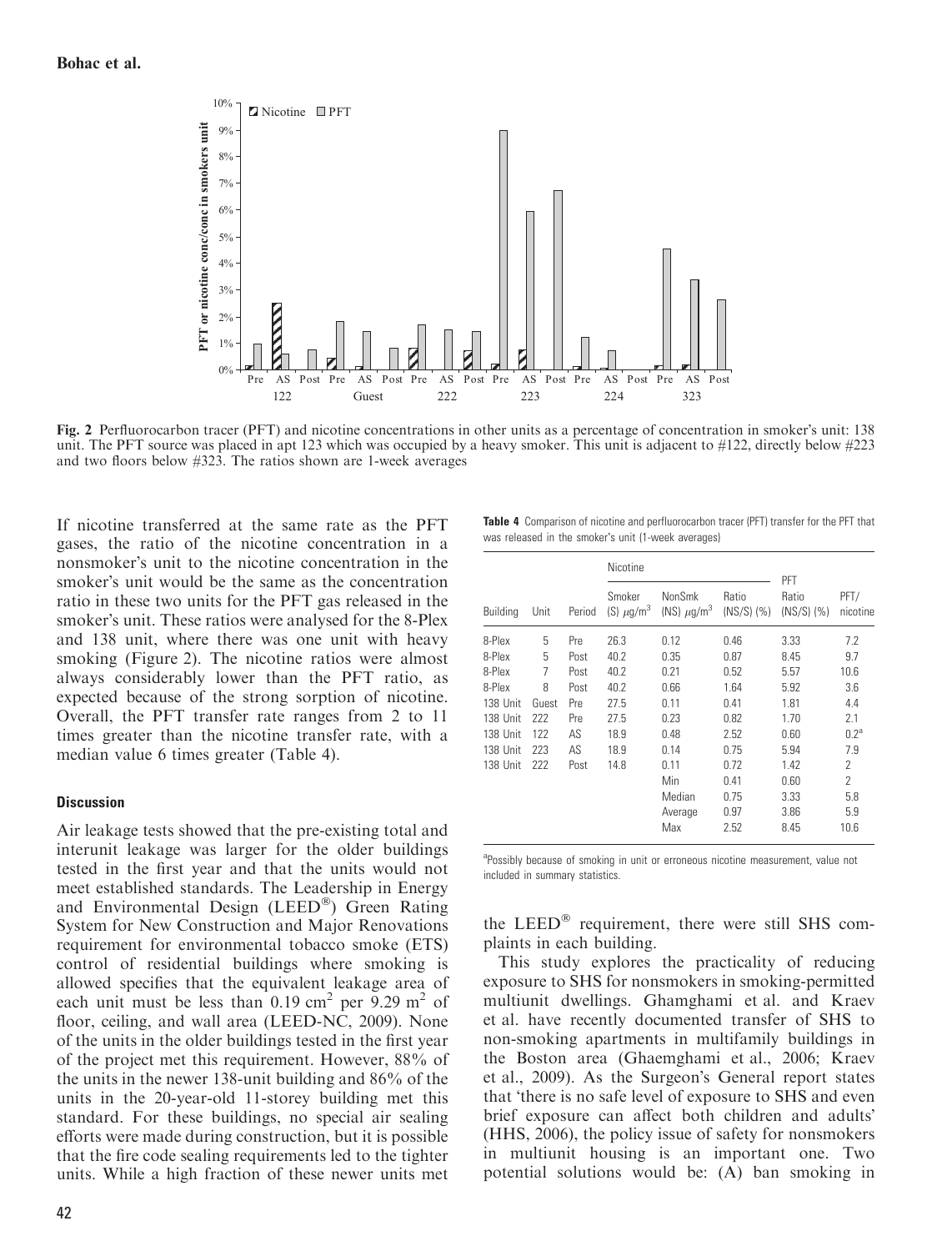multifamily buildings and (B) retrofit multifamily buildings to eliminate SHS transfer between units occupied by smokers and nonsmokers.

These choices are reminiscent of the policy issues related to smoking in bars and restaurants. To eliminate exposure to nonsmokers in restaurants, smoking sections were separated from non-smoking sections by (A) locating smoking sections closer to the kitchen so that high volume exhaust fans would remove smoking contaminants through kitchen exhaust hoods, (B) installing fixed walls between smoking and non-smoking sections, and (C) installing separate ventilation systems for the smoking and non-smoking sections. While each strategy helped to reduce, but not eliminate, exposures for nonsmokers, restaurant employees who moved between the sections continued to receive large exposures to SHS. Only after smoking bans were implemented were exposures experienced by nonsmoking customers reduced substantially [Ott et al., 1996; Repace, 2004; Waring and Siegel, 2007; Huss et al., 2010].

This study explores the potential to reduce exposure in non-smoking apartments by reducing leakage between units and improving the ventilation in both smokers' and nonsmokers' apartments. If successful, smokers and nonsmokers could occupy units in the same building without risk or annoyance to either group.

This goal, unfortunately, was not demonstrated successfully in this study. Careful implementation of best practice air sealing procedures and ventilation improvements moderately reduced but did not eliminate interunit flow between units containing smokers and nonsmokers. This is demonstrated by the PFT tracer measurements showing nonzero airflow between units containing smokers and nonsmokers. The tracer gas measurements are supported by measurements of nicotine in units housing nonsmokers.

To summarize: a reasonable amount of air sealing work by skilled practitioners, combined with balancing to reduce driving forces, did not substantially reduce the fraction of airflow between units in the multiunit buildings in this study. Increasing ventilation rates (in addition to air sealing and balancing) reduced the expected concentrations in nonsmokers' apartments for a given source strength in smokers' apartments by about  $30\%$ .

The study was able to identify useful recommendations to reduce, but not eliminate, the transfer of SHS in multiunit buildings where smoking is permitted:

• More focus should be placed on air sealing and ventilation work at the time of construction or major remodelling. Many air leakage paths cannot practicably be sealed after construction is complete or when the unit is occupied. Continuous ventilation is also less expensive to install at the time of construction.

- Air sealing of existing multiunit buildings should focus on larger, concentrated leaks. The best opportunity is to seal plumbing or other chases. Any air sealing needs to include almost all of the leaks connected to chases or floor/ceiling/wall cavities.
- Continuous ventilation that is balanced between units provides a significant benefit and should typically cost \$300–\$500 per unit for installation. For the two buildings with an existing central exhaust system, there was no additional electric use or ventilation heating/cooling loads as the work only involved balancing and sealing or cleaning the ducts. For the four buildings where continuous exhaust systems were added, the power use ranged from 13 to 50 watts/unit and the additional flow rate ranged from 39 to 65 m<sup>3</sup>/h. In a Minnesota climate, this heating load would increase energy costs by approximately \$60/year.
- Although tighter units that met  $LEED^{\circledast}$  ETS leakage requirements may provide some reduction in SHS transfer, air sealing and ventilation approaches will not completely eliminate SHS transfer between units.
- The PFT method provides a simple and accurate way to evaluate the movement of nonsorbing contaminants in buildings.
- The ratio of the PFT concentration in a nonsmoker's unit to that in a smoker's unit quantifies the combined effect of restricted air transfer and ventilation in the nonsmoker's unit on contaminant levels.
- Passive nicotine samplers provide an inexpensive method for verifying – but not quantifying – SHS transfer from a smoker's unit in some settings. One week monitoring resulted in measurable levels of nicotine in 28% of the non-smoking units near a smoker's unit. Extending the monitoring period to 2–4 weeks should allow nicotine to be detected for a higher fraction of actual SHS transfer situations. However, the transfer rate of nicotine is typically six times lower than that of nonsorptive gases so when used as a SHS tracer it greatly underestimates transfer of less sorptive components of SHS.

# Acknowledgements

This research project was funded in part by ClearWay Minnesota<sup>SM</sup>. Any public dissemination of information relating to the grant was made possible by Grant Number RC 2000-0015 from ClearWay Minnesota. Its contents are solely the responsibility of the authors and do not necessarily represent the official views of ClearWay Minnesota. The authors thank Dr. Russell Dietz and the staff of the Tracer Technology Center at Brookhaven National Laboratory who analysed the PFT samplers and assisted in the design of the PFT measurements.